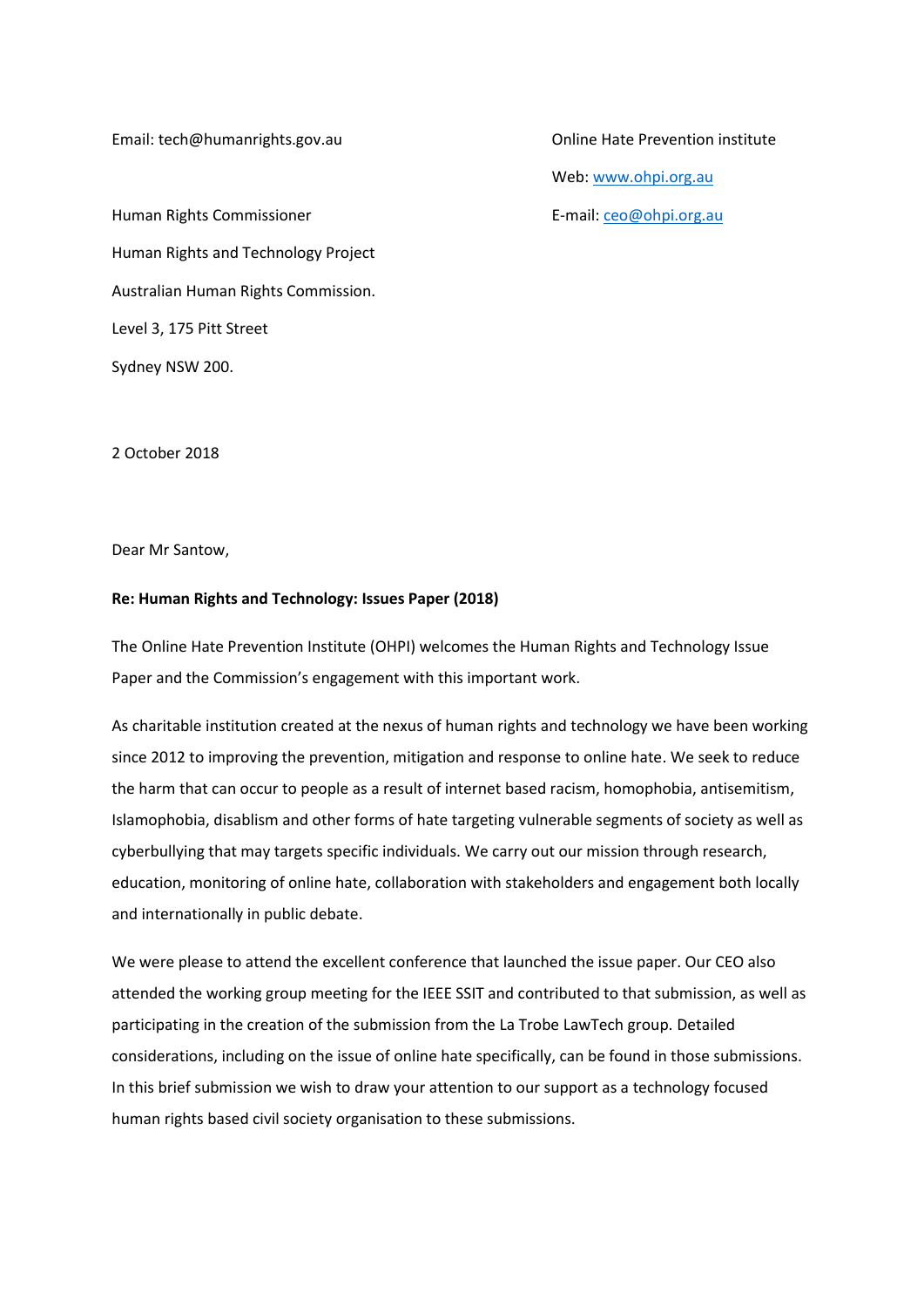We also wish to reiterate a point made in these submissions about the need to support both existing civil society organisations as they transition to a more digital world, and the need to support new civil society organisations that may be needed to address new problems impacting society as a result of technology.

We have been pleased to work in partnership with the Commission on a number of instances, most notably the 2012 Aboriginal Memes incidents and through the Cyber-Racism and Community Resilience project (CRaCR). We are also pleased to see our work used by the Commission, for example the reference to our report on anti-Muslim hate which is cited in the Commission's 30 October 2017 submission "Information concerning Australia's compliance with the International Convention on the Elimination of All Forms of Racial Discrimination". We believe the public interest is best served through such collaboration and use of civil society research and resources.

Due to the technical nature of both our work and the problems we tackle there are additional barriers that get in the way of raising the funds needed to support such work. These barriers affect public fund raising, the ability to gain support from major donors, and the ability to secure grants. We develop our own software, which has been cited as innovative by UNESCO, $1$  and results of that software have been used by United Nation experts,<sup>2</sup> foreign governments,<sup>3</sup> presented at the UN and on UNTV,<sup>4</sup> and before other international bodies.<sup>5</sup> In some instances we find we are excluded form government based innovation funding specifically because we are a charity rather than a for-profit company. There will be other organisations and future organisations that are similarly affected. We urge the Commission to focus not just on human rights impacts from for-profit companies, but also on enhancing the capacity of human rights focused civil society to itself engage in technological development and innovation.

Thank you for our consideration of these brief comments as well as the more detailed commentary in the other submissions in which we have participated.

Regards,

**.** 

<sup>1</sup> Gagliardone, I., Gal, D., Alves, T. & Martinez, G. 2015, *Countering Online Hate Speech*, UNESCO Publishing, Paris 41.

<sup>2</sup> Mutuma Ruteere, *Report of the Special Rapporteur on contemporary forms of racism, racial discrimination, xenophobia and related intolerance on his mission to Australia, Human Rights Council*, 35th sess, UN Doc A/HRC/35/41/Add.2 (9 June 2017) 15 [59]

<sup>3</sup> Andre Oboler, *Measuring the Hate: The State of Antisemitism in Social Media (Israeli Foreign Ministry, 2015)*  [<http://mfa.gov.il/MFA/ForeignPolicy/AntiSemitism/Documents/Measuring-the-Hate.pdf>](http://mfa.gov.il/MFA/ForeignPolicy/AntiSemitism/Documents/Measuring-the-Hate.pdf)

<sup>4</sup> <http://ohpi.org.au/unaoc/>

<sup>5</sup> <http://ohpi.org.au/annual-report-2016-international-engagement/>